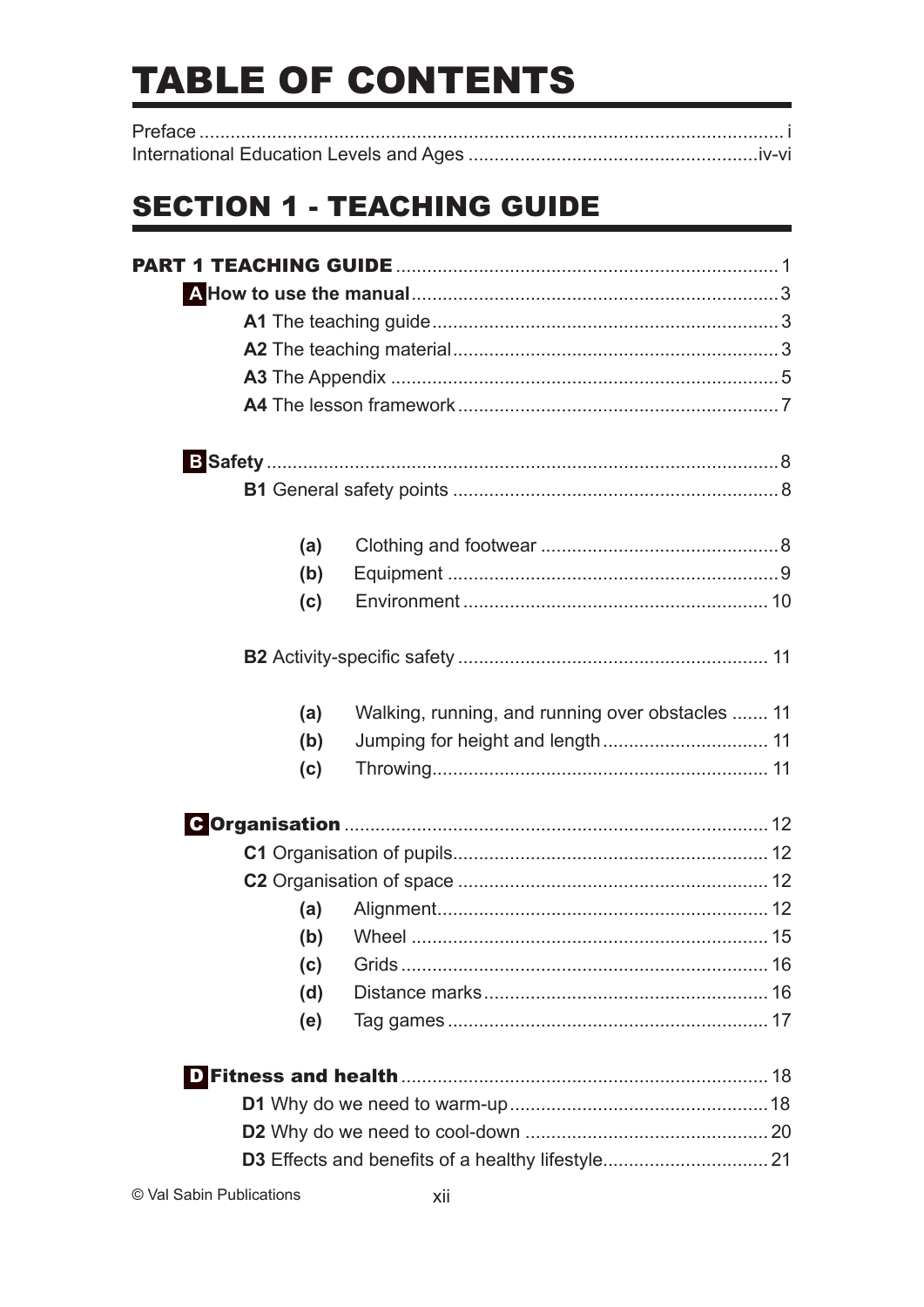| (a) |  |
|-----|--|
| (b) |  |
| (c) |  |
| (d) |  |
| (e) |  |
| (f) |  |
|     |  |
|     |  |

# SECTION 2 - DETAILED SCHEME OF WORK FOR 5-7 YEARS (KEY STAGE 1)

### 5-6 YEARS (YEAR 1) - UNIT 1

| • Learning Objectives                                   |  |
|---------------------------------------------------------|--|
| • Expected Learning Outcomes                            |  |
| • Children should also be guided continuously to        |  |
| 5-6 YEARS (YEAR 1) 6 LESSON PLANS; 10 SKILL CARDS 37-48 |  |
|                                                         |  |
| <b>5-6 YEARS (YEAR 1) - UNIT 2</b>                      |  |
|                                                         |  |
| • Learning Objectives                                   |  |
| • Expected Learning Outcomes                            |  |
| • Children should also be guided continuously to        |  |
| 5-6 YEARS (YEAR 1) 6 LESSON PLANS; 10 SKILL CARDS 53-67 |  |
|                                                         |  |
|                                                         |  |
|                                                         |  |
|                                                         |  |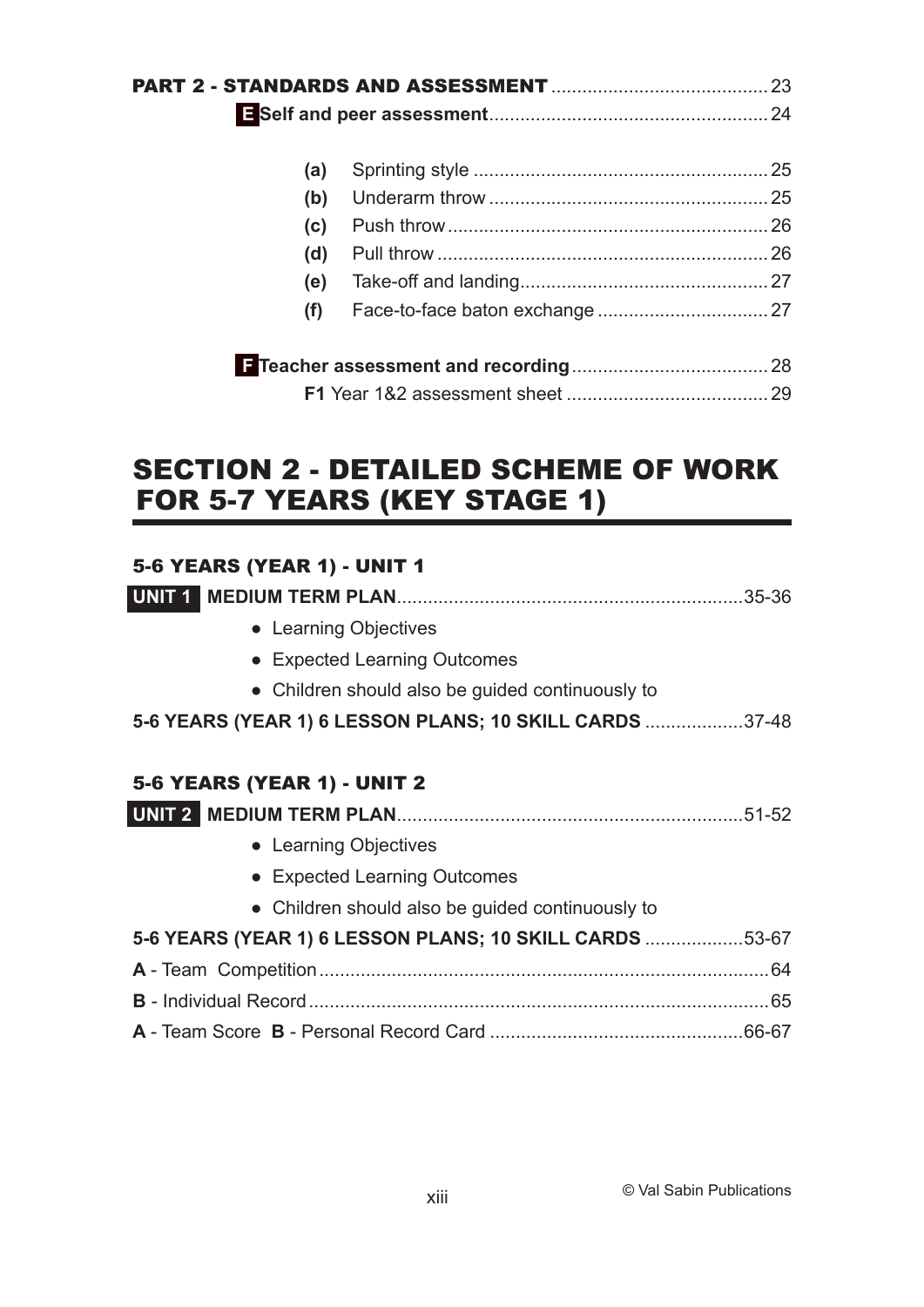### 6-7 YEARS (YEAR 2) - UNIT 1

| • Learning Objectives                                    |
|----------------------------------------------------------|
| • Expected Learning Outcomes                             |
| • Children should also be guided continuously to         |
| 6-7 YEARS (YEAR 2) 6 LESSON PLANS; 12 SKILL CARDS 73-84  |
|                                                          |
| 6-7 YEARS (YEAR 2) - UNIT 2                              |
|                                                          |
| • Learning Objectives                                    |
| • Expected Learning Outcomes                             |
| • Children should also be guided continuously to         |
| 6-7 YEARS (YEAR 2) 6 LESSON PLANS; 10 SKILL CARDS  89-98 |
|                                                          |
|                                                          |
|                                                          |

# SECTION 3 - APPENDICES

# APPENDIX A - WARM-UP ACTIVITIES

# APPENDIX B - SKILL DEVELOPMENT AND INDIVIDUAL/ TEAM CHALLENGES

| (i) Push                 |     |  |
|--------------------------|-----|--|
| (ii) Pull                |     |  |
| (iii) Fling              |     |  |
|                          |     |  |
| $(i)$ High               |     |  |
| (ii) Low                 |     |  |
|                          |     |  |
| © Val Sabin Publications | XIV |  |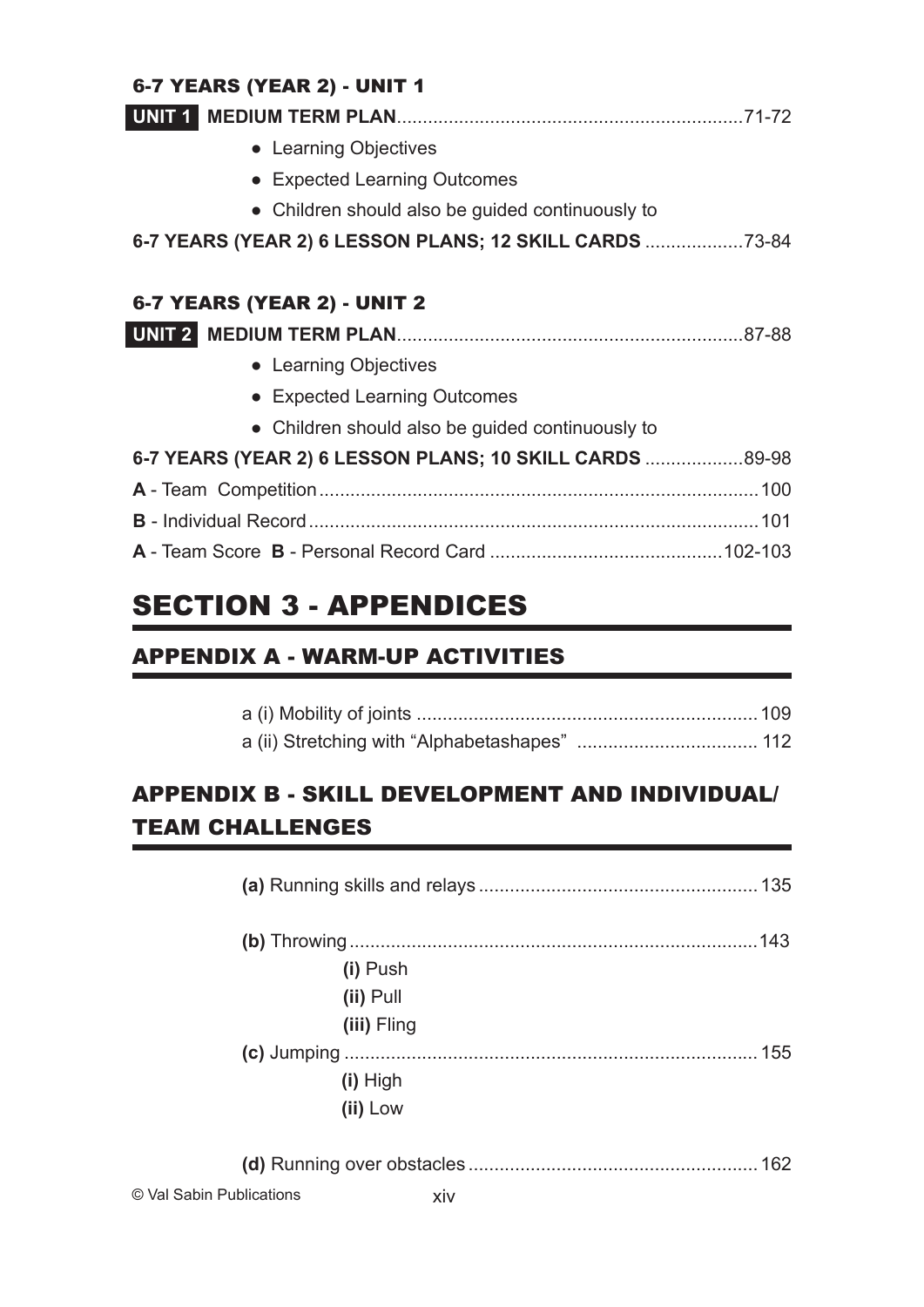# 5-6 YEARS (YEAR 1) UNIT 2

#### **OBJECTIVES**

Children should learn:-

- to remember, repeat and link combinations of actions.
- to choose equipment suitable for the task or challenge.
- to describe what their bodies feel like during different activities.
- to watch, copy and describe what others have done.

© Val Sabin Publications

# UNIT FRAMEWORK

- **(a)** Travelling in different ways for whole body involvement and efficient mobilisation of joints.
- **(b)** Engaging in pulse-raising running and avoiding games to further develop spatial awareness and control when moving.
- **(c)** Further developing specific basic skills of:
	- running style
	- jumping techniques and combination of jumps together with a partner
	- ● pull throw overarm throwing
	- pivot turn changing direction
	- running in curving pathways
	- underarm throwing
	- ● push throw
- **(d)** Working co-operatively with a partner and problem-solving.
- **(e)** Exploring how different body positions and different types of equipment affect the success /effectiveness of an activity.
- **(f)** Working to the rules of a game or challenge.

© Val Sabin Publications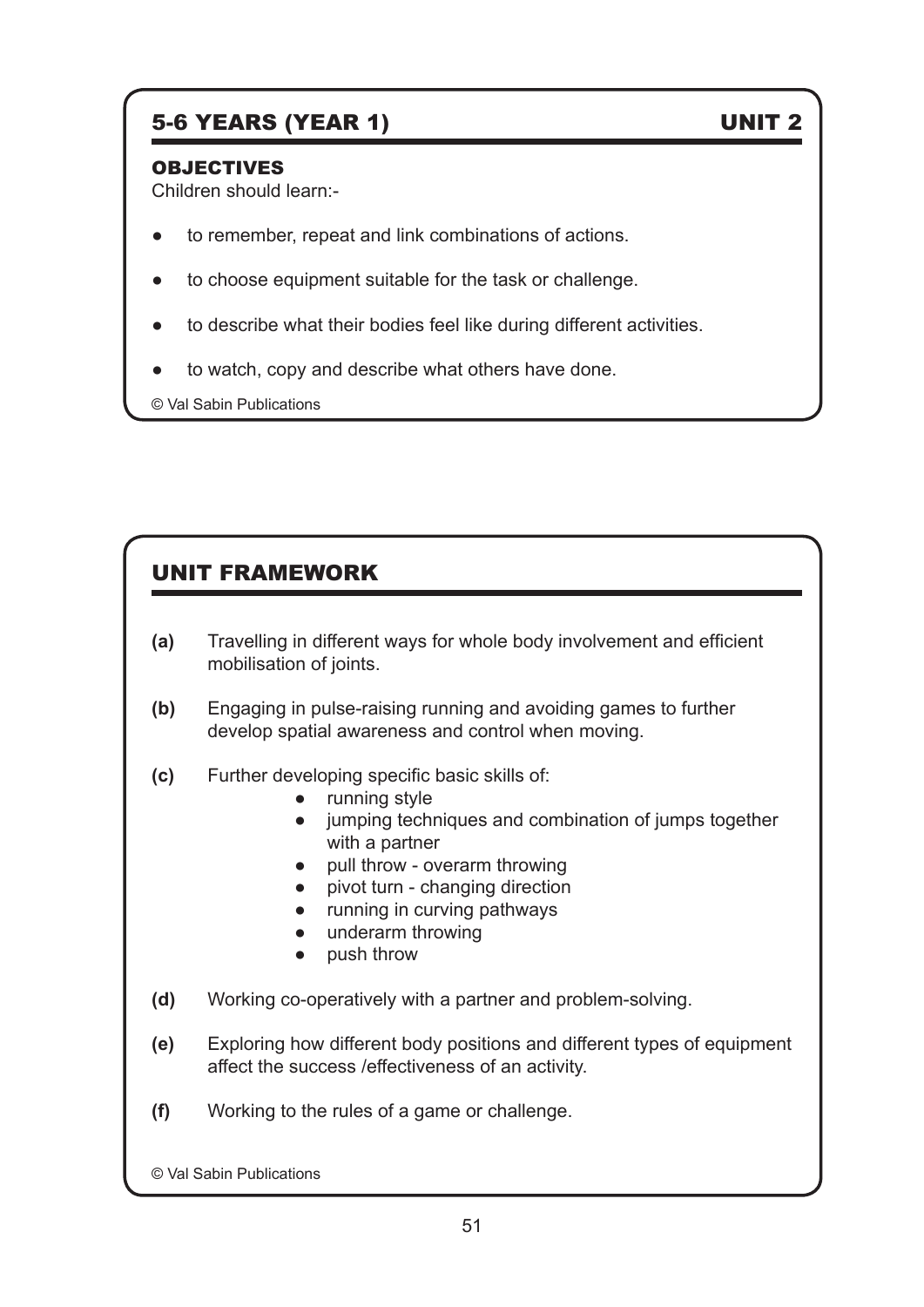# 5-6 YEARS (YEAR 1) - UNIT 2

#### EXPECTED LEARNING OUTCOMES

By the end of this unit most children will be able to:-

- demonstrate basic jumps and make up simple combinations with a partner.
- move at different speeds and change direction with a pivot action.
- demonstrate the overarm throw and show increasing accuracy into targets.
- use skills to meet different challenges.
- describe what happens to their heart, breathing and temperature when they engage in different types of activity.
- explain what they have to do to perform better.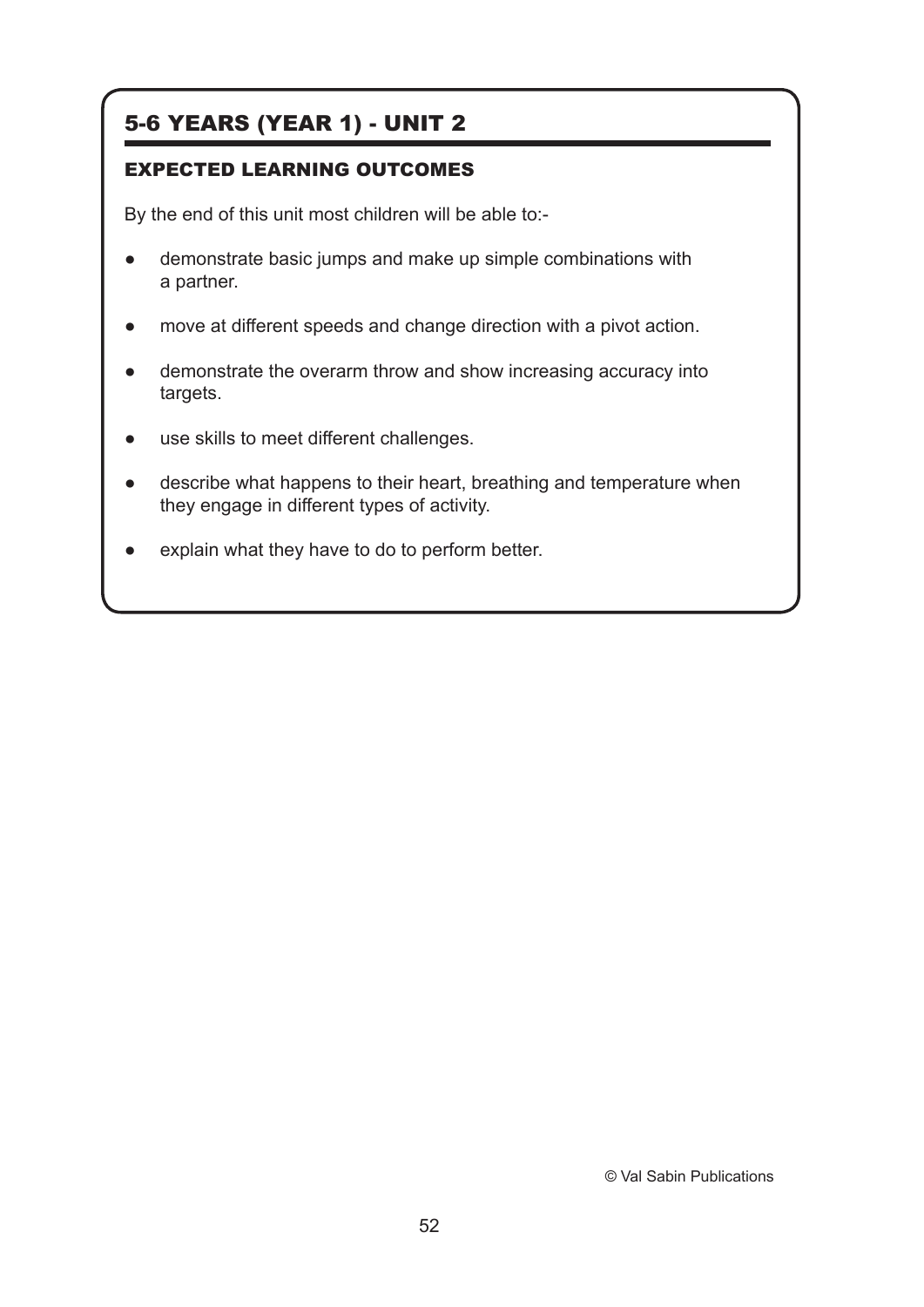# 5-6 YEARS (YEAR 1) - UNIT 2  $\blacksquare$



#### Warm-up



**(i)** Move in and out of each other without bumping. On command can you stretch up high, arms above head and move "TALL" or bend down low and move "SMALL".

 *(Call them alternately several times. Children look straight ahead.)*

- Move about "WIDE" like a broad bean without bumping into anyone.  *(Strong bodies – stretch wide and keep head up. Show demonstrations.)*
- **(iii)** Move TALL, WIDE or SMALL in response to instructions.  *(Call them out several times in random order.)*

**(iv) FREE AND CAUGHT – SMALL –** *(Tag game in a restricted area.)* Two, three or four catchers wearing bibs/bands. The catchers attempt to "tag" all free runners. When runners get caught they crouch down to the ground. They can be released by a free runner crouching down briefly beside them.  *(Change the taggers often probably about every minute.)*

#### Skill Development – RUNNING STYLE

**(i)** Identify a start line and mark out another line 20 metres away. Children stand 8 8 in two's one behind the other on the start line.

**(ii)** On a "start" signal No.1 **walks** fast to cross the other line **with arms tightly by sides**, then stays there. On the next signal No.2 repeats the activity. Repeat the walking in the other direction but **swing your arms strongly.**  Was there any difference? Which felt best? Practise with your partner and talk about it. Now try **skipping** with arms by sides and then swinging arms strongly. Which felt best and why?

- **(iii)** If swinging our arms makes the travelling easier, let's try it with running. Take it in turns to **run** down your track with **knees high and strongly swinging arms.** *(Encourage individuals and reinforce the teaching points. Show any good demonstrations.)*
- **(iv)** Have one final sprint with the teacher starting it. No.1 first then No.2.

#### Challenge – ISLAND HOPPING ON A JET PLANE!

 Add cones to make a 20 metre square with a small square in each corner.  *(Use mats if they can be easily transported)*   $\mathcal{L}$  Divide the class into four groups - each group stands on its own island.

**(i)** Remind children they move as a group and practise "island hopping" first.  $\overrightarrow{A}$  i.e. on a signal from the teacher, the group runs in a clockwise direction to the next island. *(Four times to take them back to their own mat.)*

- **(ii)** Number the groups one to four. No.1s and No.3s go on your signal and run all the way round the outside of the square, back to their own island again. Which group is back first? Same procedure with groups 2 and 4. Have one more race for each group.
- **Cool-Down** Put equipment away. March around the play space, swinging your arms across your body *(approximately 1 minute.)*



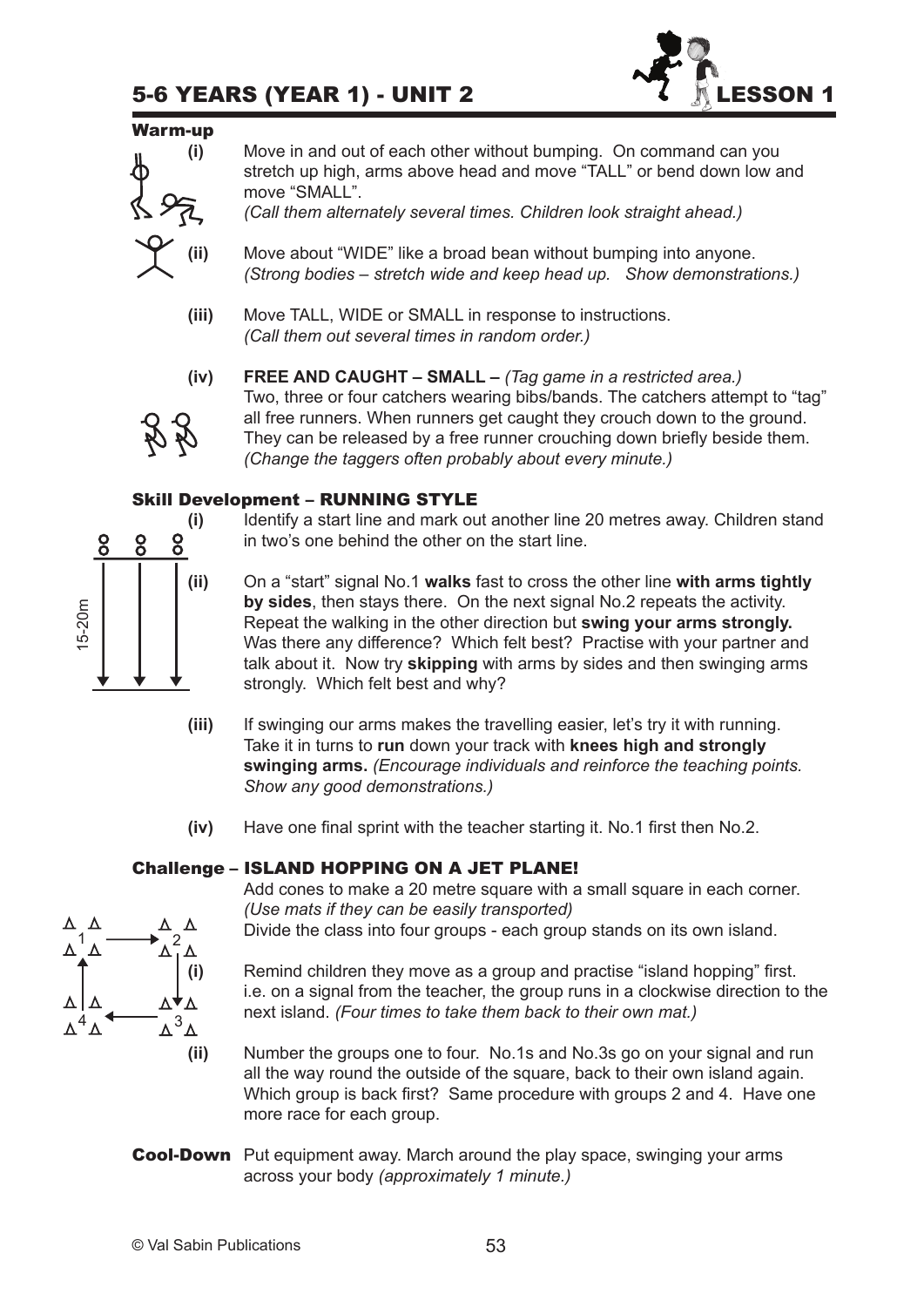# RUNNING STYLE SKILL CARD



- ● Feet in line **not** "10 to 2".
- ● Head in line with body **not** held to one side or swaying from side-to-side.
- Head **up** looking ahead **not** head forward and looking at the floor.
- Hands relaxed **not** fist clenched.
- Arms close to body not elbows wide and away from the body.
- $\bullet$  Arms swinging high and 90 $^{\circ}$ bend of elbow.

© Val Sabin Publications

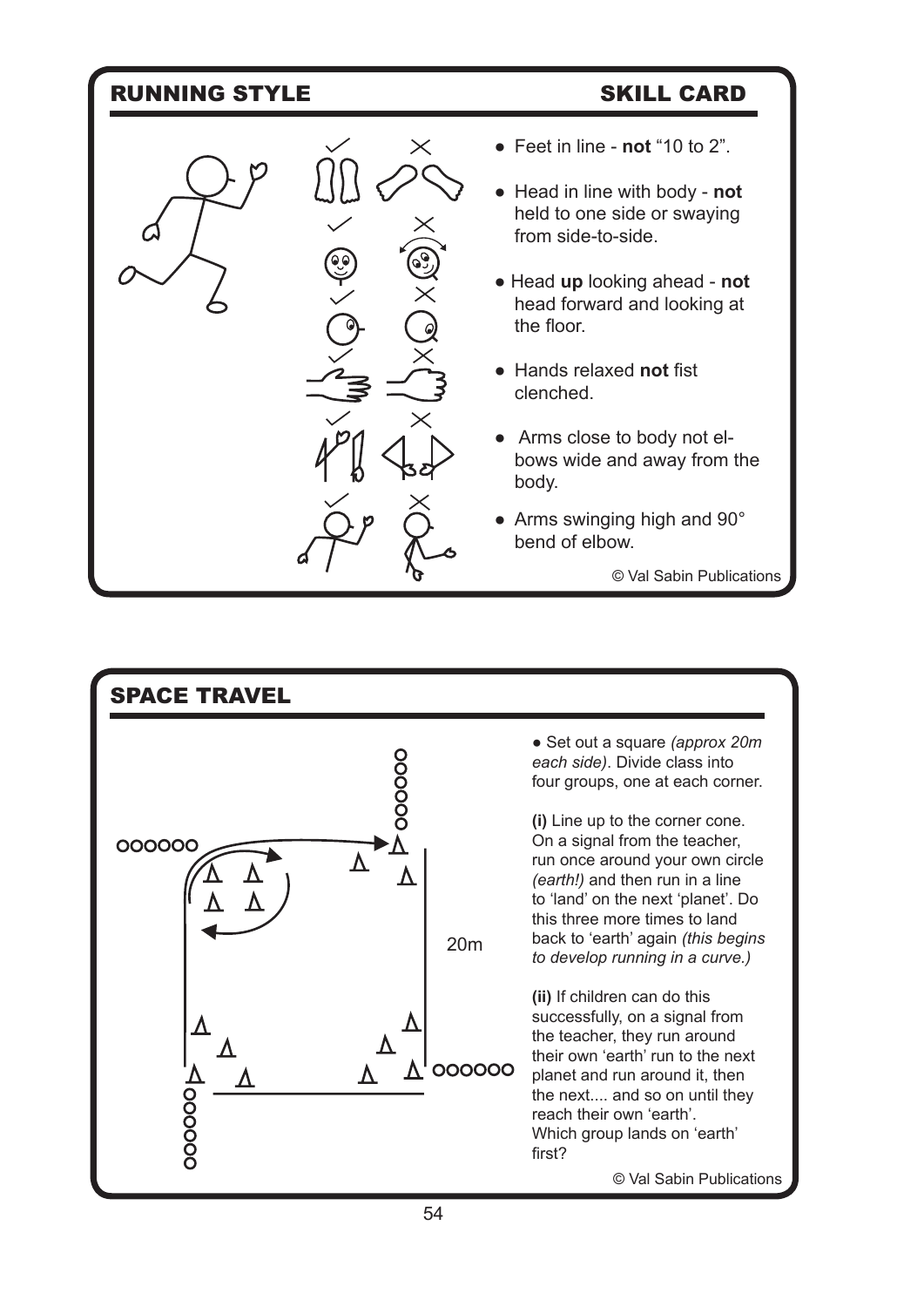# 6-7 YEARS (YEAR 2) UNIT 2

#### OBJECTIVES

Children should learn:-

- To remember, repeat and link combinations of actions with greater control and co-ordination.
- To choose equipment to help them meet the challenges set.
- To describe what their bodies feel like during exercise.
- To watch and describe what others have done.

© Val Sabin Publications

# UNIT FRAMEWORK

- **(a)** Introduction to mobility exercises and children incorporating them into their warm-ups.
- **(b)** Engaging in a variety of pulse-raising, running and avoiding games to further develop co-ordination and control of their bodies in space.
- **(c)** Developing basic techniques of:-
	- push-throw and push-bounce.
	- sprinting technique isolating different elements.
	- throwing for distance.
	- even pacing between obstacles.
	- jumping for distance using different patterns and take-offs and landings.
	- push throw with a bounce.
- **(d)** Working co-operatively with a partner, counting, timing, problem-solving and simple peer assessment.
- **(e)** Exploring and experiencing the use of a range of equipment, different body positions, different types of take-off and landing and understanding how they can affect the success of an activity.

(f) Working togethe<br>© Val Sabin Publications Working together to follow the rules of a game, relay or event.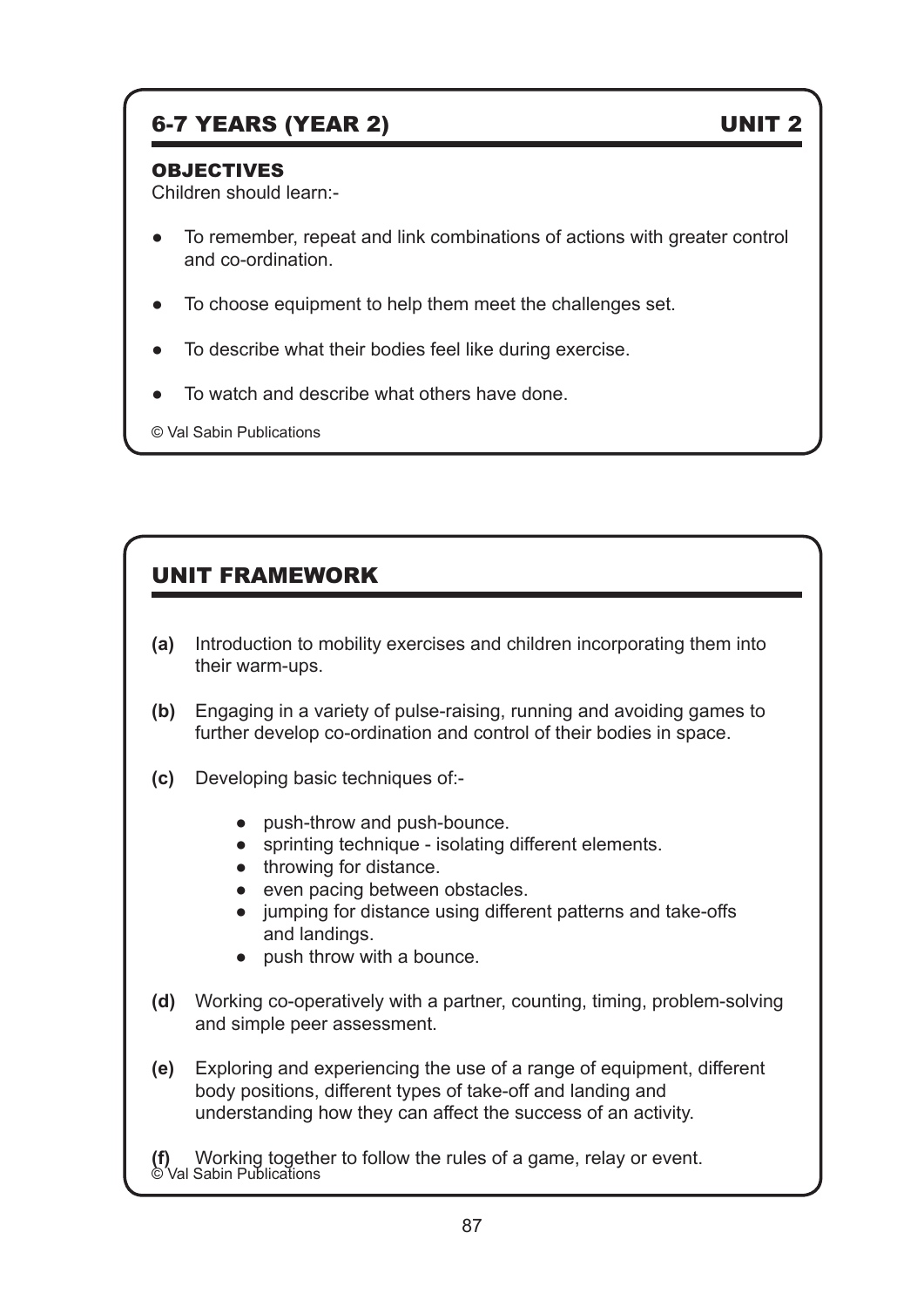# 6-7 YEARS (YEAR 2) UNIT 2

#### EXPECTED LEARNING OUTCOMES

By the end of this unit most children will be able to:-

- ● demonstrate a range of take-offs and landings and combine some of them into patterns of jumping.
- show the difference between running at speed and jogging and be able to maintain a steady rhythm.
- take part in a relay activity.
- throw with increasing accuracy using a variety of games equipment.
- use different techniques for running, jumping and throwing.
- describe what happens to their heart-rate and temperature when they have been active.
- explain what is successful and what they have to do to perform better.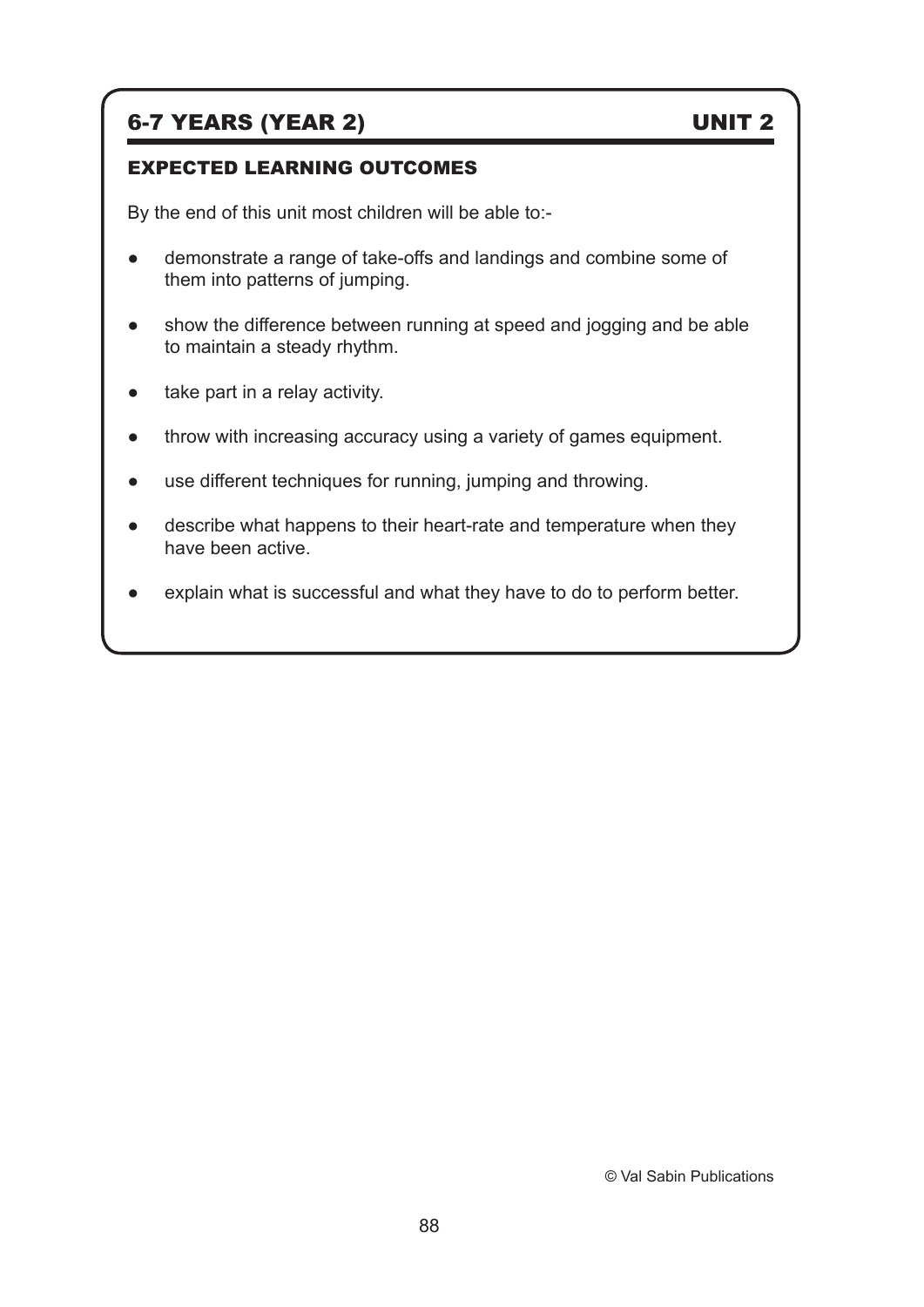

- **Warm-up** Remind children of the mobilisation of joints.
	- **(i) SNOWFLAKE** Jog in and out of each other dodging and weaving to avoid contact. On **one** whistle stop and stretch out into a wide snowflake shape. On **two** whistles **stand with a partner** to make the wide shape. On three whistles stand in a **stretched circle of three**. *(Change the mode of travel each time, i.e. jog, skip, side gallop).*
	- **(ii) SNOOKER CLEAR THE TABLE** *(Game in a restricted space.)* At least three children holding a medium/large light ball each. Everyone runs about the restricted space whilst the "snooker players" with the balls run around the **outside** of the space. On "STOP" everyone stands still and the "snooker players" roll the ball to hit a stationery person's feet/legs. *(They may not move to avoid it!)* When hit they change places with the snooker players. The winner is the person who has been hit the least number of times.

#### Skill Development – THROWING FOR DISTANCE

 Divide the class into groups of four – each with a different piece of equipment *(not a ball that bounces or rolls easily)* e.g. koosh ball, beanbag, quoit, shuttlecock. Groups stand behind a line and face another line **at least** 30 metres away *(more if possible)*. Groups should be spread well away from each other for safety.

- **(i)** No.1, on a signal, throws his/her equipment as far as possible towards the further line. He/she runs after it and throws it again from where it landed.<br>
O How many throws to get to the other line? Which **type** of throw is most effective for each different piece of equipment?
	- **(ii)** When all the No.1s have reached the furthest line a signal starts No.2 etc. They keep the same equipment to do the return journey and see if they can beat their own record.

**(iii)** They experiment with all four pieces of equipment and if there is enough space they can work in their own time - not wait for a signal from the teacher. *(They explore and discuss the effectiveness of different equipment and different throws.)*



for as few shots as possible. How many? Can anyone score a "hole in one"?



© Val Sabin Publications 93

At least 30m

At least 30m

 $\circ$  $\overline{\mathbf{v}}$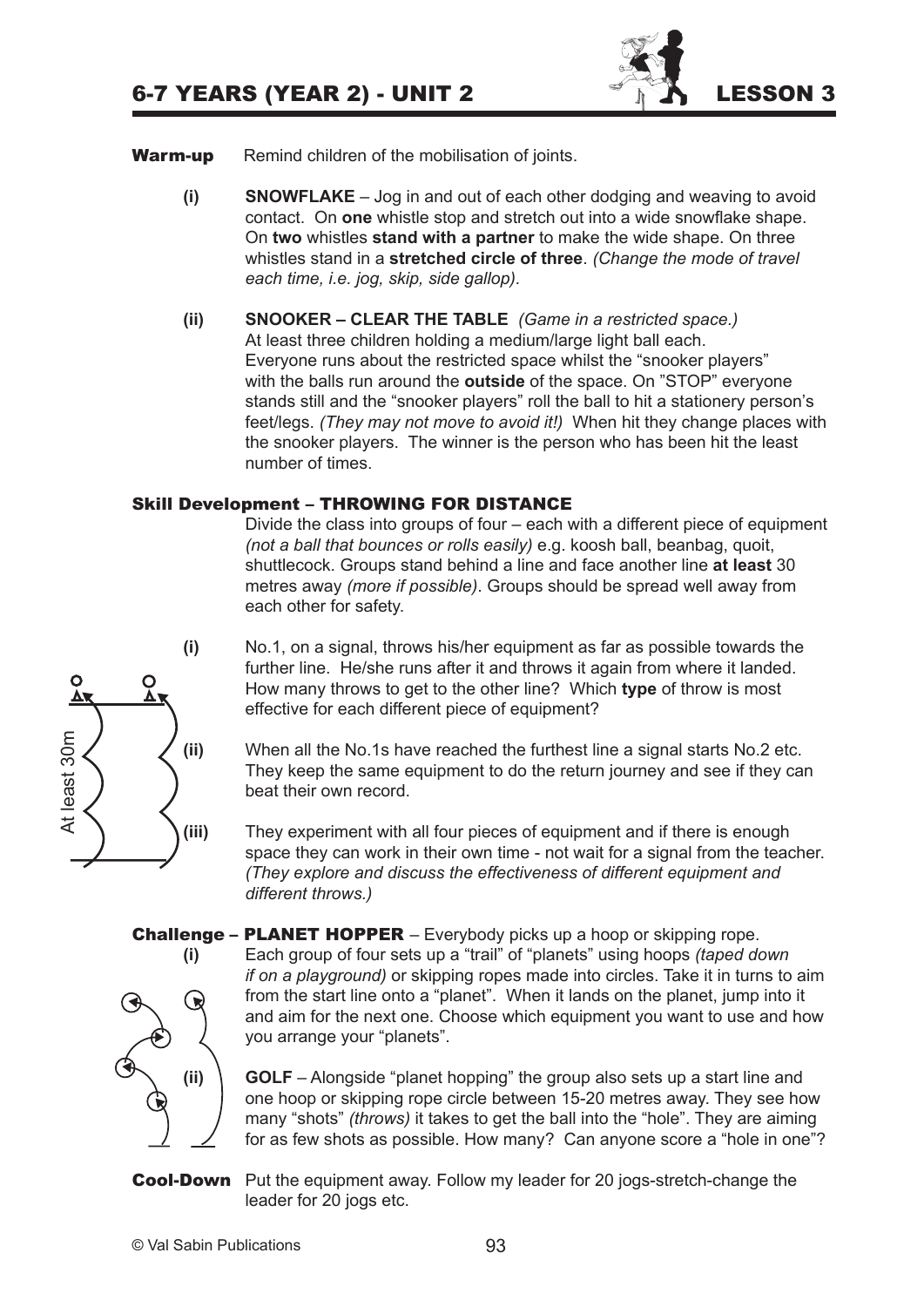# THROWING FOR DISTANCE



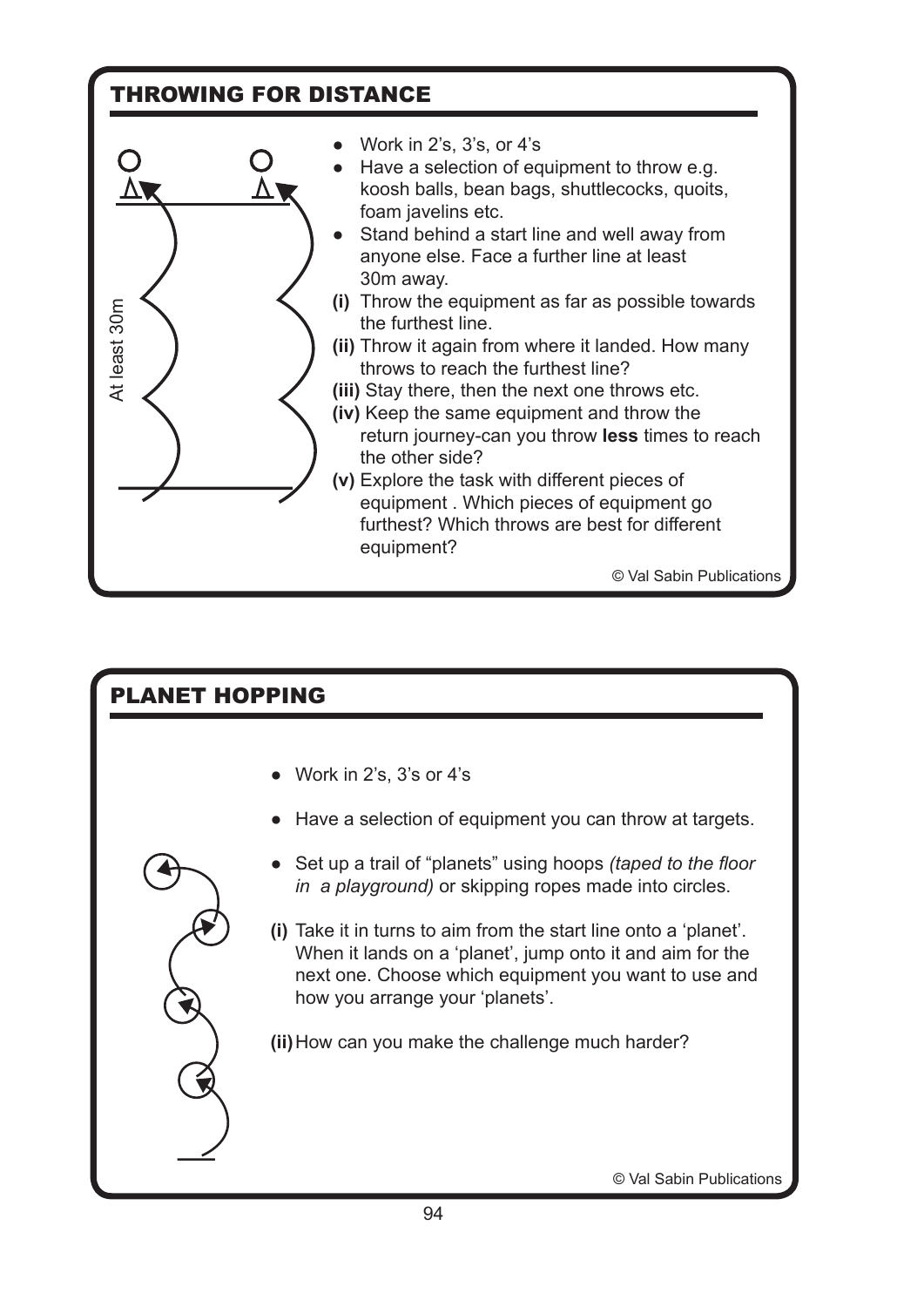

#### **Organisation**

Set the area up with the four chosen activities. Depending on the size of the class, set up **one** or **two** bases for each activity and divide the class into group of 3 or 4. Set the challenges up at different stations on the play area. *(See the examples below).*



The teams take up positions at the four stations and sit down. The teacher quickly reminds children of the activities at each group.

- **(i)** They have a few minutes, to practise
- **(ii)** Centrally timed for 1 ½/2 minutes and teams record their score. Children perform for a second time and record the score. Have they beaten their previous timed score? *(If each team has a stopwatch they can time themselves as many times as possible in 5/6 minutes and record their scores (times).*
- **(iii)** Teams then move **clockwise** to the next activity and repeat **(i)** and **(ii)**. When all teams have performed and recorded **all** the challenges; children will be able to see where they have improved their scores. *(If appropriate the teacher can see which teams were the winners on each event on the "athletics day".)*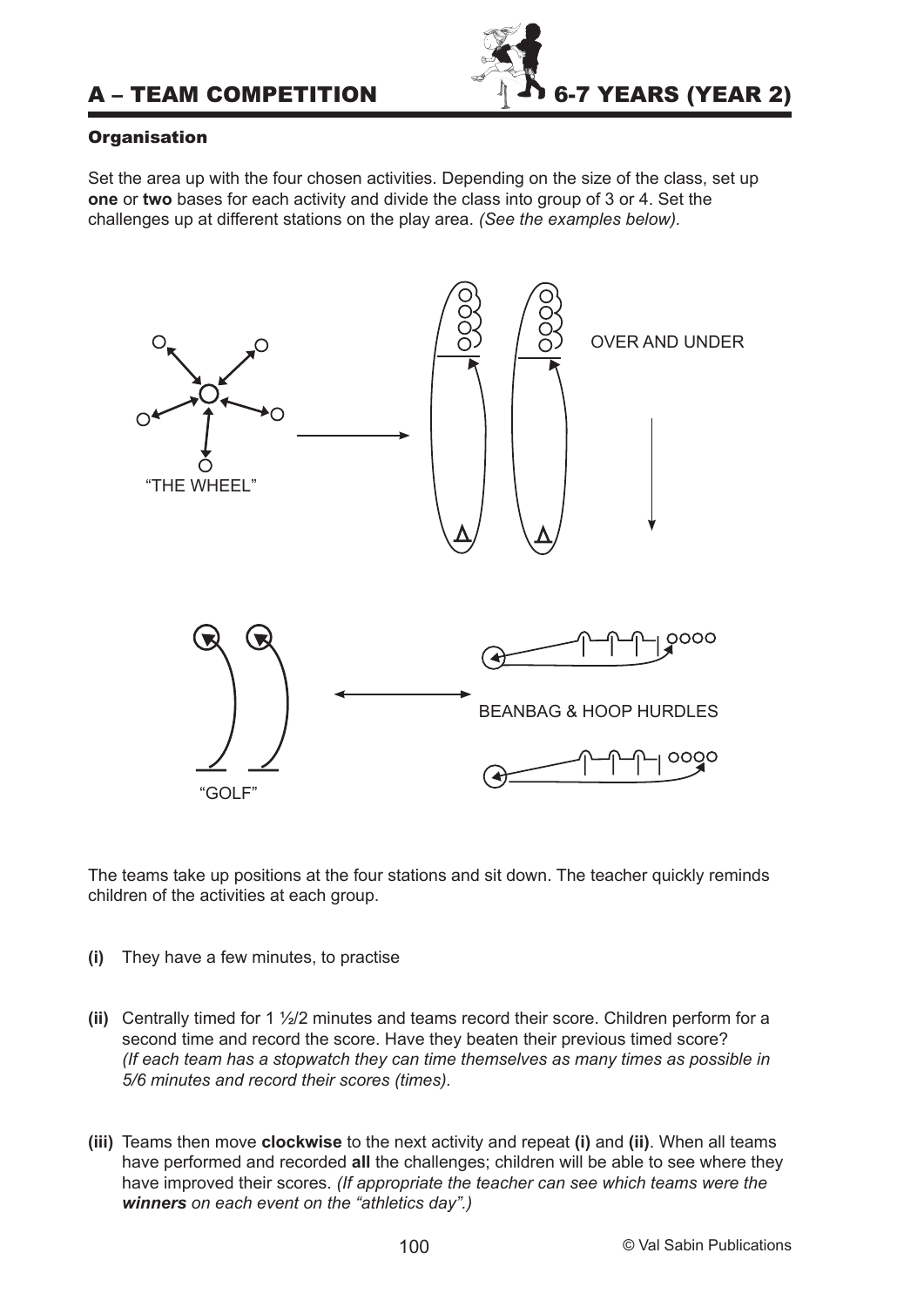#### **Organisation**

Children work in pairs and count and record for each other. With central timing, everyone does to same activity at the same time – twice through to give them a chance to beat their own record. The pairs work alternately.



Basic Shape – 2 cones set approximately 10m apart with the pairs standing behind one cone.

#### Competition 1 – Pass the cone



One child runs for **30 seconds** around the far cone and back round the end cone. How many times does he/she pass the **far** cone in the time?

#### Competition 2 – Jumps - same set up of cones

Children have 3 or 4 minutes to take it in turns to see how **few** 2 feet-2 feet jumps they can take to reach for the far cone. *(Take as many turns as possible in the time allowed, and only record the lowest number of jumps.)*

**Competition 3 - Winning a Medal** - Add a hoop midway between the two cones and have one beanbag between the two children.



They take it in turns to have 5 throws to aim into the hoop. What is their highest score in 3 or 4 minutes of taking it in turns to throw?

**Competition 4 – Slalom Run –** Take away the hoop and add 3 more cones/markers.



Each child takes it in turn to run in and out of the slalom, straight down to side and repeat as many time as possible in 30 seconds. How many times around to end cone in 30 seconds?